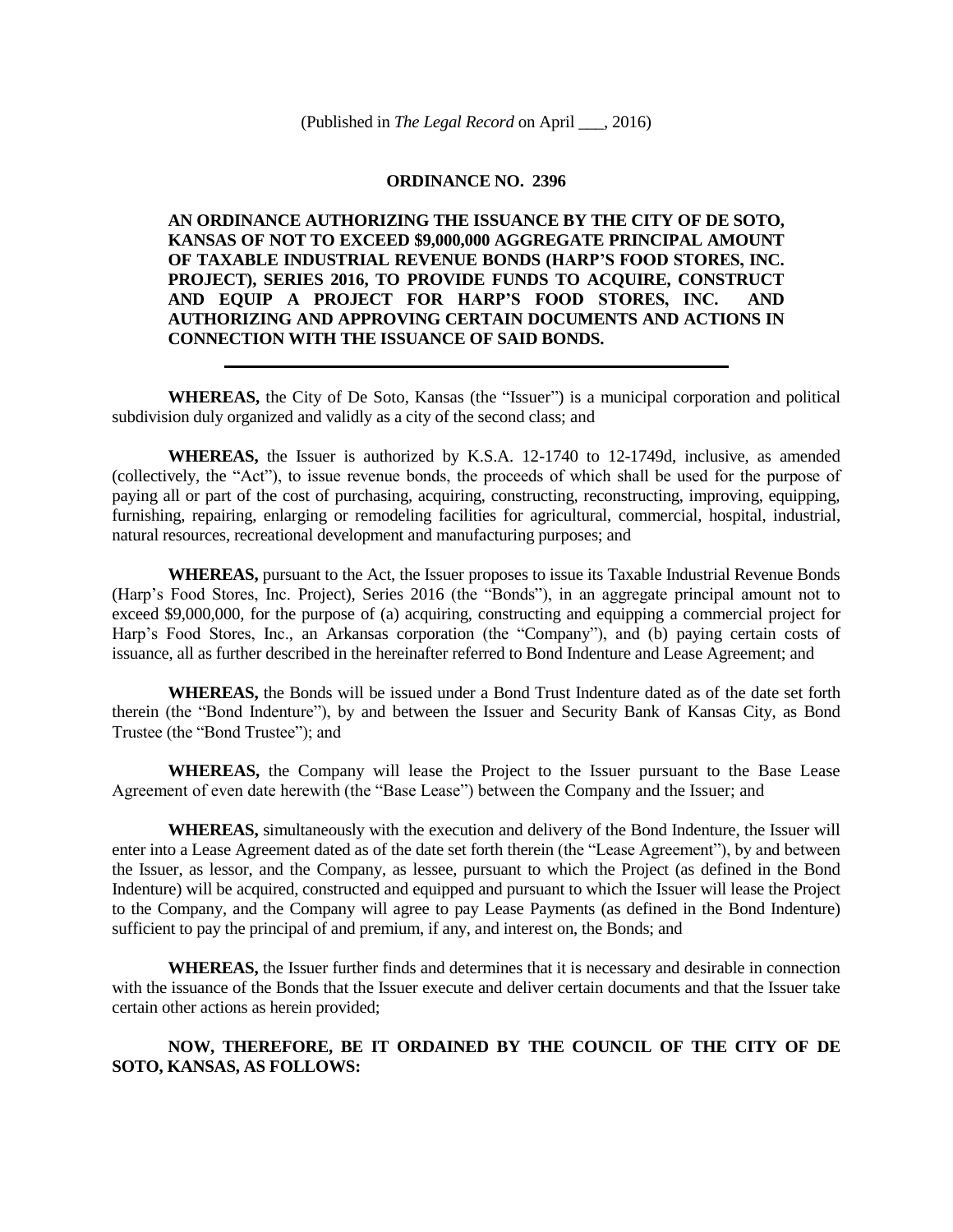**Section 1. Findings and Determinations**. The Issuer hereby makes the following findings and determinations with respect to the Company and the Bonds to be issued by the Issuer, based upon representations made to the Issuer:

(a) The Company has properly requested the Issuer's assistance in financing the costs of the Project;

(b) The issuance of the Bonds for the purpose of providing funds to finance the costs of the Project is in furtherance of the public purposes set forth in the Act; and

(c) The Bonds are being issued for a valid purpose under and in accordance with the provisions of the Act.

**Section 2. Authorization of the Bonds**. The Issuer is hereby authorized to issue the Bonds in the aggregate principal amount of not to exceed \$9,000,000, which shall be issued under and secured by and shall have the terms and provisions set forth in the Bond Indenture. The Bonds shall bear interest at an interest rate not to exceed 2.00% per annum, and shall mature not later than the year 2017, and shall have such redemption provisions, including premiums, and other terms as set forth in the Bond Indenture. The final terms of the Bonds shall be specified in the Bond Indenture, and the signatures of the officers of the Issuer executing such Bond Indenture shall constitute conclusive evidence of their approval and the Issuer's approval thereof.

**Section 3. Limited Obligations**. The Bonds shall be limited obligations of the Issuer, payable solely from the sources and in the manner as provided in the Bond Indenture, and shall be secured by a transfer, pledge and assignment of and a grant of a security interest in the Trust Estate (as defined in the Bond Indenture) to the Bond Trustee and in favor of the owners of the Bonds, as provided in the Bond Indenture. The Bonds and interest thereon shall not be deemed to constitute a debt or liability of the Issuer, the State of Kansas (the "State") or of any political subdivision thereof within the meaning of any State constitutional provision or statutory limitation and shall not constitute a pledge of the full faith and credit of the Issuer, the State or of any political subdivision thereof, but shall be payable solely from the funds provided for in the Lease Agreement and the Bond Indenture. The issuance of the Bonds shall not, directly, indirectly or contingently, obligate the Issuer, the State or any political subdivision thereof to levy any form of taxation therefor or to make any appropriation for their payment. No breach by the Issuer of any such pledge, mortgage, obligation or agreement may impose any liability, pecuniary or otherwise, upon the Issuer or any charge upon its general credit or against its taxing power.

**Section 4. Authorization and Approval of Documents**. The following documents are hereby approved in substantially the forms presented to and reviewed by the Issuer (copies of which documents, upon execution thereof, shall be filed in the office of the City Clerk), and the Issuer is hereby authorized to execute and deliver each of such documents (the "Issuer Documents") with such changes therein (including the dated date thereof) as shall be approved by the officials of the Issuer executing such documents, such officials' signatures thereon being conclusive evidence of their approval and the Issuer's approval thereof:

(a) Bond Indenture providing for the issuance thereunder of the Bonds and setting forth the terms and provisions applicable to the Bonds, including a pledge and assignment by the Issuer of the Trust Estate to the Bond Trustee for the benefit and security of the owners of the Bonds upon the terms and conditions as set forth in the Bond Indenture;

(b) Base Lease Agreement under which the Company will lease to the Issuer the property financed and refinanced with the proceeds of the Bonds in consideration of the Issuer's deposit of the proceeds of the Bonds into the funds described in the Bond Indenture; and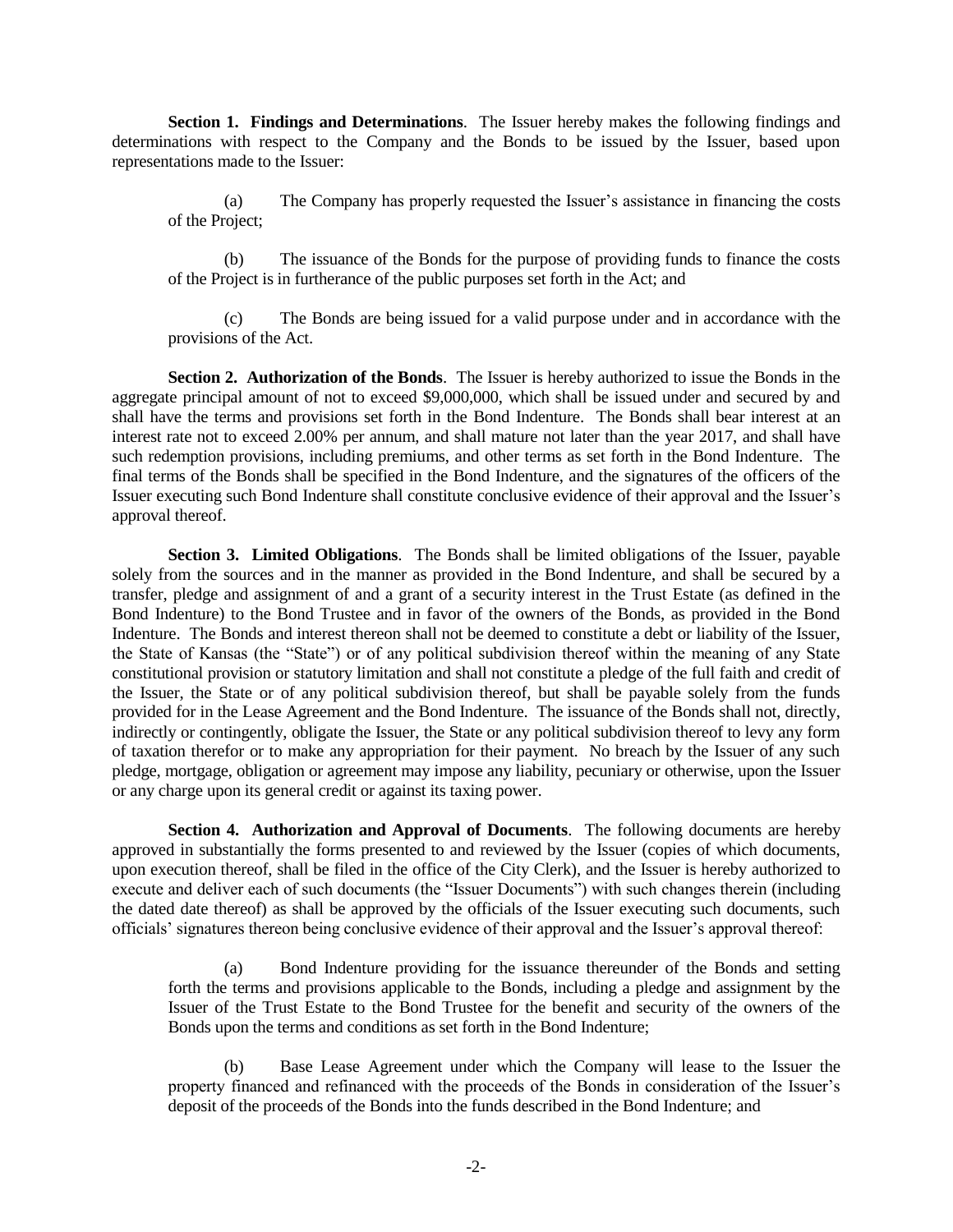(c) Lease Agreement under which the Issuer will make the proceeds of the Bonds available to the Company for the purposes herein described in consideration of payments that will be sufficient to pay the principal of, redemption premium, if any, and interest on the Bonds.

**Section 5. Execution of Bonds and Documents**. The Mayor of the Issuer is hereby authorized and directed to execute the Bonds by manual or facsimile signature and to deliver the Bonds to the Bond Trustee for authentication for and on behalf of and as the act and deed of the Issuer in the manner provided in the Bond Indenture. The Mayor of the Issuer is hereby authorized and directed to execute and deliver the Issuer Documents for and on behalf of and as the act and deed of the Issuer. The City Clerk of the Issuer is hereby authorized and directed to attest, by manual or facsimile signature, to the Bonds, the Issuer Documents and such other documents, certificates and instruments as may be necessary or desirable to carry out and comply with the intent of this Ordinance.

**Section 6. Further Authority.** The Issuer shall, and the officials, agents and employees of the Issuer are hereby authorized and directed to, take such further action, and execute such other documents, certificates and instruments, including, without limitation, any credit enhancement and security documents, arbitrage certificate, redemption notices, closing certificates and tax forms, as may be necessary or desirable to carry out and comply with the intent of this Ordinance, and to carry out, comply with and perform the duties of the Issuer with respect to the Bonds and the Issuer Documents.

**Section 7. Effective Date**. This Ordinance shall take effect and be in full force immediately after its adoption by the Governing Body of the Issuer and publication of this ordinance or a summary thereof in the official newspaper of the Issuer.

**PASSED** by the city council of the City of De Soto, Kansas on April 7, 2016 and **APPROVED AND SIGNED** by the Mayor.

Mayor

(Seal) ATTEST:

.

\_\_\_\_\_\_\_\_\_\_\_\_\_\_\_\_\_\_\_\_\_\_\_\_\_\_\_\_\_\_\_ City Clerk